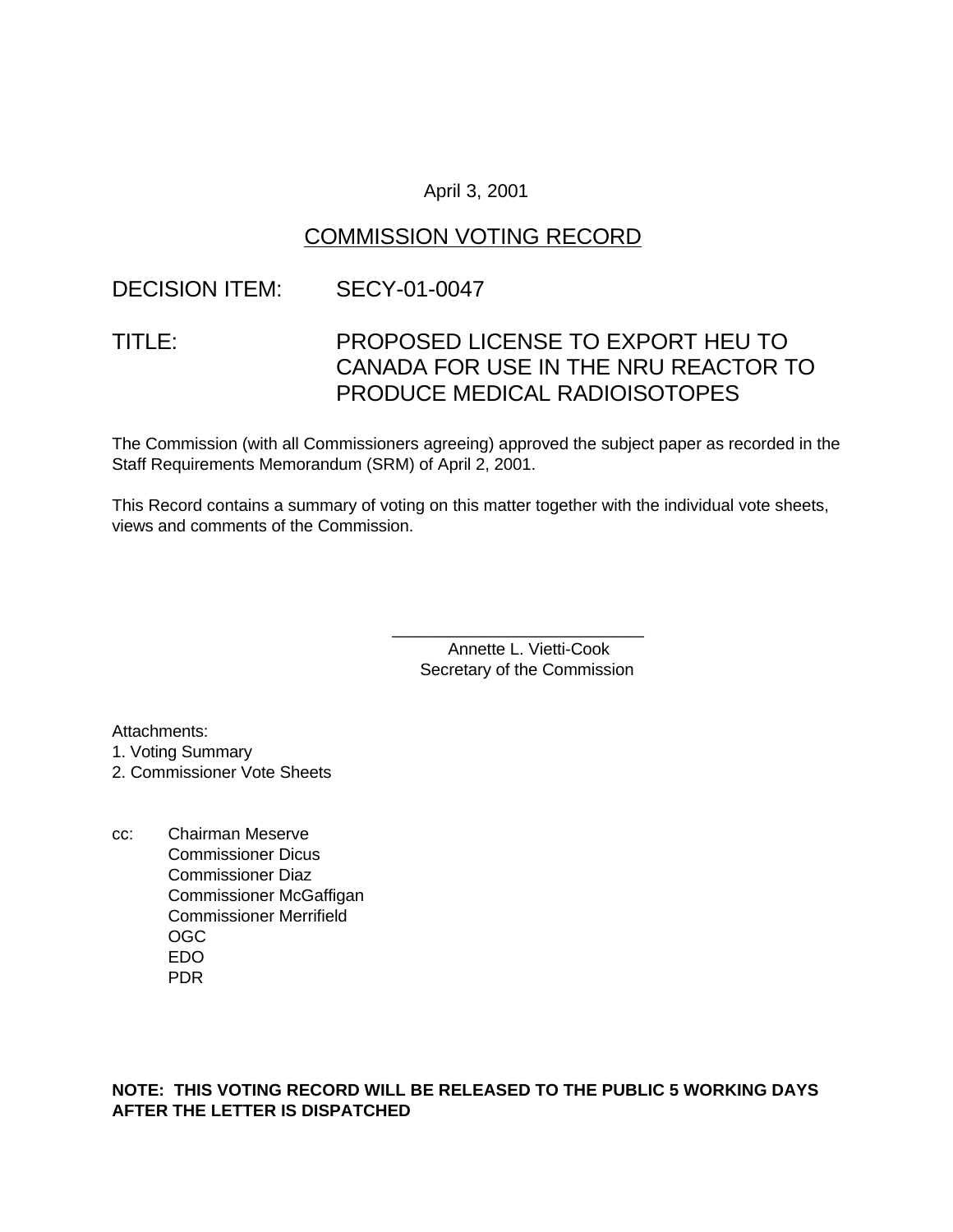# VOTING SUMMARY - SECY-01-0047

# RECORDED VOTES

|                    | <b>NOT</b><br>APRVD DISAPRVD ABSTAIN PARTICIP COMMENTS | DATE |         |
|--------------------|--------------------------------------------------------|------|---------|
| CHRM. MESERVE      | X                                                      | X    | 3/27/01 |
| <b>COMR. DICUS</b> | X                                                      | X    | 3/29/01 |
| COMR. DIAZ         | X                                                      | X    | 3/27/01 |
| COMR. McGAFFIGAN X |                                                        | X    | 3/29/01 |
| COMR. MERRIFIELD X |                                                        | X    | 3/30/01 |

# COMMENT RESOLUTION

In their vote sheets, all Commissioners approved the staff's recommendation and provided some additional comments. The Commission acted upon the export license application authorizing the export of 10.05 kilograms of HEU to Canada for use in the NRU reactor and provided a forwarding letter reflecting the terms of the Commission's final decision in the SRM issued on April 2, 2001.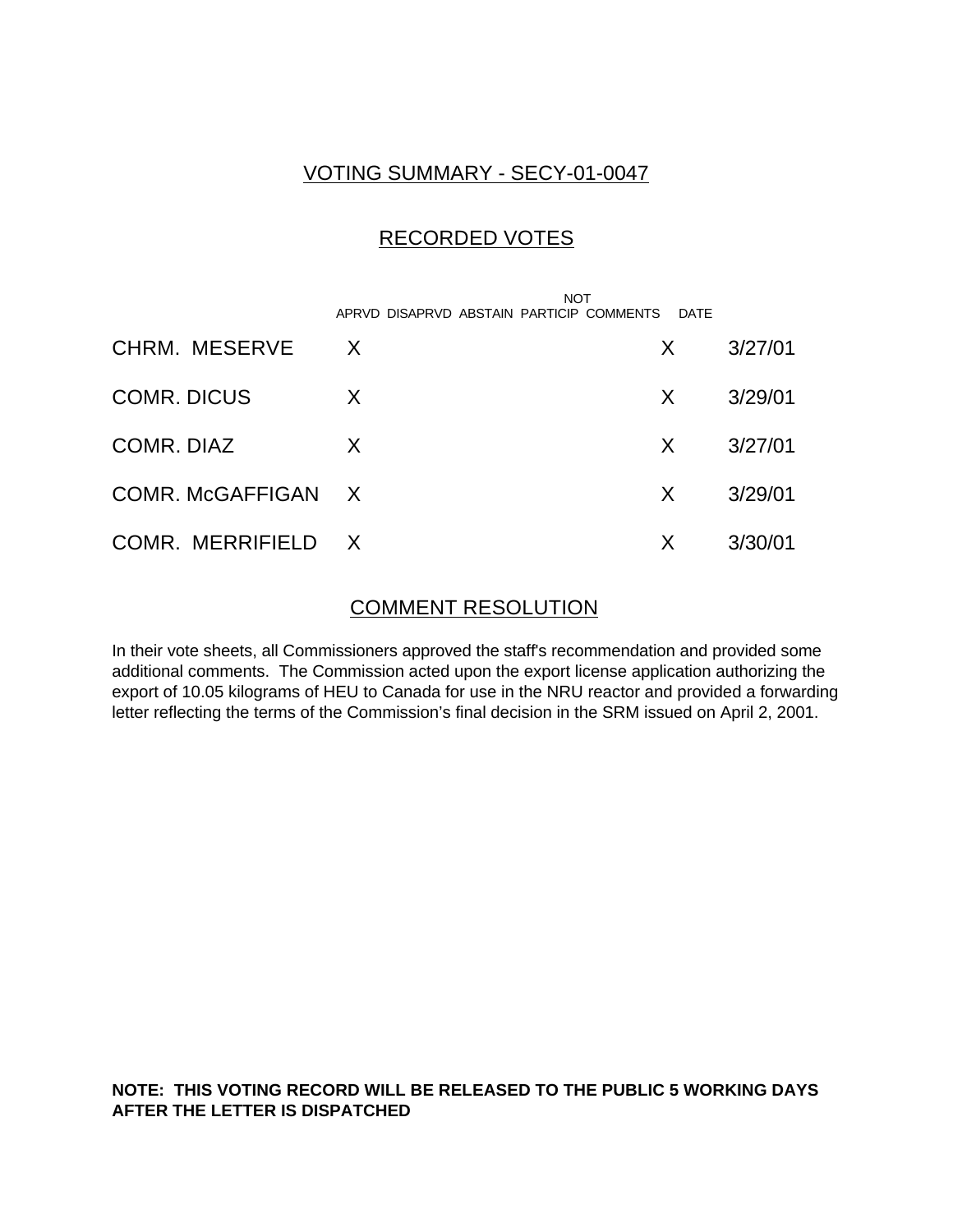#### **Commissioner Comments on SECY-01-0047**

#### Chairman Meserve

I approve the subject export license application on the following conditions:

- 1. The Commission directs that the licensee under XSNM3060 should not ship any additional material until receiving advice from the Commission following the mid-year 2001 review of the MAPLE program. In light of the fact that the operation of the MAPLE reactors is currently under review, further shipments of uranium oxide are unjustified at this time.
- 2. The Commission approves only 5 kilograms of uranium metal for the NRU license for immediate shipment, and will consider approving the remaining 5.05 kilograms (for a total of 10.05 kilograms) after the mid-2001 MAPLE review. At that time the Commission may have further information on the expected duration of future reliance on the NRU reactor and the need for additional shipments of uranium metal.

#### Commissioner Dicus

I approve the issuance of the export license to Transnuclear, Inc. for the export of 10.05 kg total of HEU, with the understanding that approximately 5 kg will be shipped shortly and the additional approximately 5 kg will be shipped later, if needed. I recommend that the staff notify the Commission 60 days prior to the expected date of the second shipment with a report that should update information concerning the necessity for operation of the NRU reactor and, at the same time, update the expected schedule for operation of the Maple reactor.

While I agree with Chairman Meserve's intention to closely monitor the shipment of HEU to the Maple reactors, I suggest the Commission wait for the next annual report expected within a few months to consider whether any modifications to the export license related to the Maple Reactors is appropriate.

I have the utmost confidence that the proliferation issues underlying concerns with HEU exports generally will not be aggravated by the proposed export, given Canada's exemplary record in the non-proliferation arena. Recognizing the importance of maintaining a reliable supply of medical isotopes for our citizenry, I believe the prompt approval of the requested export is in the best interests of the United States. I note that the State Department supports the requested export. Further, the recent visit of NRC personnel to Canada to review information related to the NRU request and the progress of the Maple Reactors has not lead to any findings inconsistent with the recommendations and bases presented in SECY-01-0047. Under these circumstances I find that approval of the 10.05 kg export request is appropriate.

#### Commissioner Diaz

I approve the staff's recommendations subject to the conditions in the Chairman's vote. The Commission has received, and is continuing to receive, updated information on the progress of the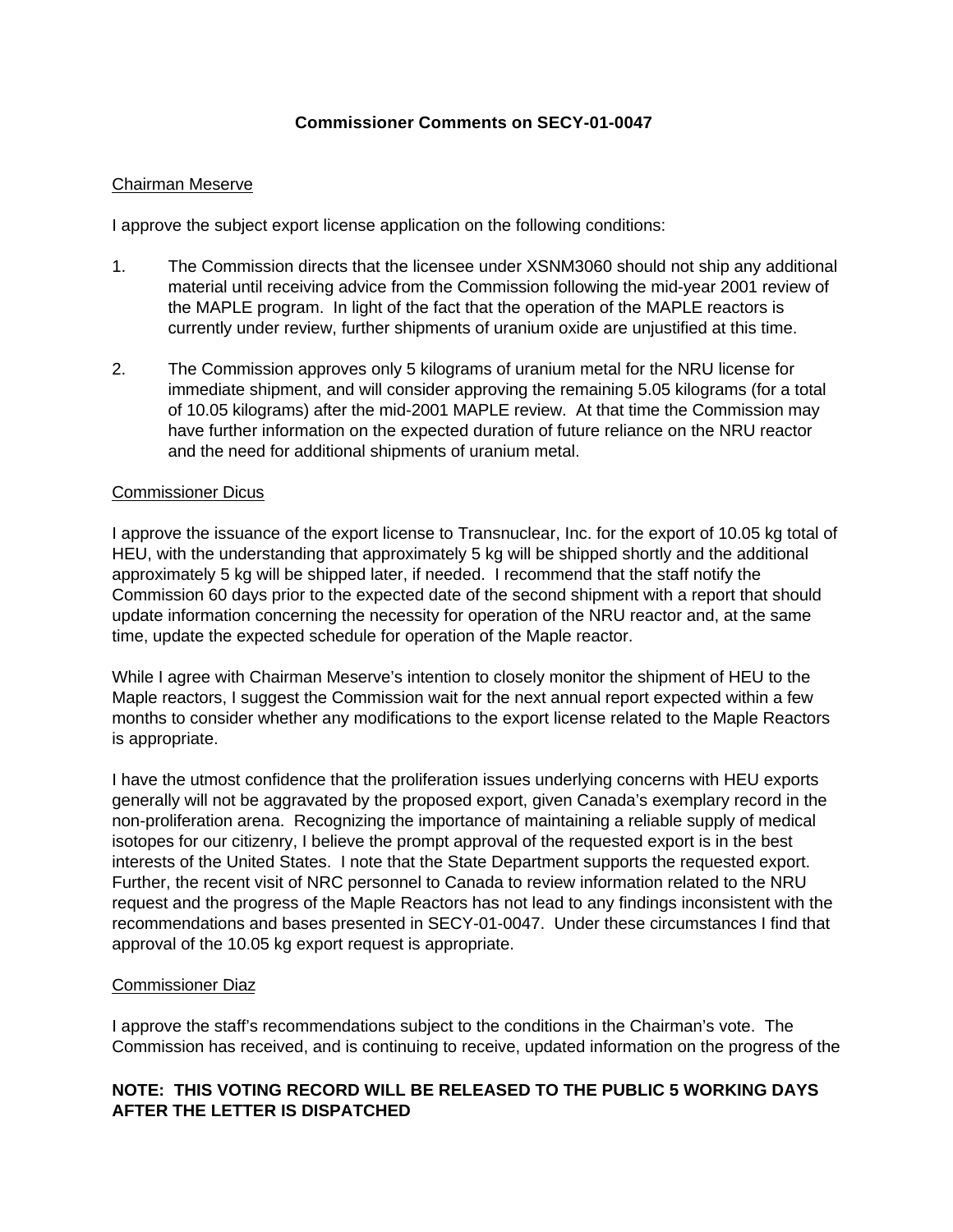program for conversion of the MAPLE reactors to LEU targets, and thus I am satisfied that, at present, the requirements of Section 134 of the Atomic Energy Act, as amended (the "Schumer Amendment"), are met, as well as the other statutory requirements.

I look forward to receipt of the next annual report on the conversion program, as required by a condition to the license for export of HEU targets for the Maple reactors, which is due to the Commission in May, 2001. I support an in-depth review of that report, including a public meeting, so that the Commission can assess whether the requirements of the Schumer Amendment are continuing to be met and whether it is appropriate to adjust the amount of HEU authorized for export to the Maple reactors in light of information regarding the conversion program or delay in the startup of the Maple reactors. It will be highly important, in my view, to explore, in detail, the bases for anticipated completion dates for the development and implementation phases of the conversion program, as well as developments regarding continued operation of the NRU reactor.

#### Commissioner McGaffigan

I approve the NRU reactor export license amendment, subject to the conditions proposed by Chairman Meserve. The Chairman's changes are clearly consistent with the long established U.S. non-proliferation policy and with the Schumer Amendment. I have no doubt about Canada's non-proliferation commitment, just as I have no doubt about the European Community's nonproliferation commitment in the case of the HEU exports to the Petten reactor. But the goal is to minimize the amount of U.S.-origin HEU in international commerce and to incentivize a universal transition to LEU fuel and LEU targets.

I strongly support providing Canada with the necessary amount of HEU required to meet the production needs for medical radioisotopes, in particular Mo-99. I believe that Chairman Meserve sets out a clear, rational approach in his vote that satisfies the continuing need for radioisotope production. The immediate need is met by authorizing the initial export of 5 kilograms HEU under License Number XSNM03171. Export of the remaining 5.05 kilograms of HEU should be based on a demonstration of need, a determination of which the Applicant states in its amendment request will not be made until after the scheduled date of the next annual report on the MAPLE program, due to the Commission in May 2001.

I understand that the full amount of HEU authorized for export in calender year (CY) 2000 was shipped last year (22.6 kilograms). This means that there is currently a sufficient quantity of HEU available to support the operating needs of the MAPLE program for a long time, perhaps well into CY 2003 depending on when the MAPLE reactors can begin operation. In order to limit the amount of U.S.-origin HEU circulating in international commerce, I support seeking assurances from the licensee under License Number XSNM3060 of its intent not to ship any additional material until consulting with the Commission following receipt of the next annual report on the MAPLE program. That license currently authorizes more HEU than can possibly be used during the term of the license, given the problems the MAPLE reactors have encountered. I believe that the Commission should consider reducing the amount of HEU authorized for export under the license. But I will await the annual report before reaching a final conclusion on that matter.

#### Commissioner Merrifield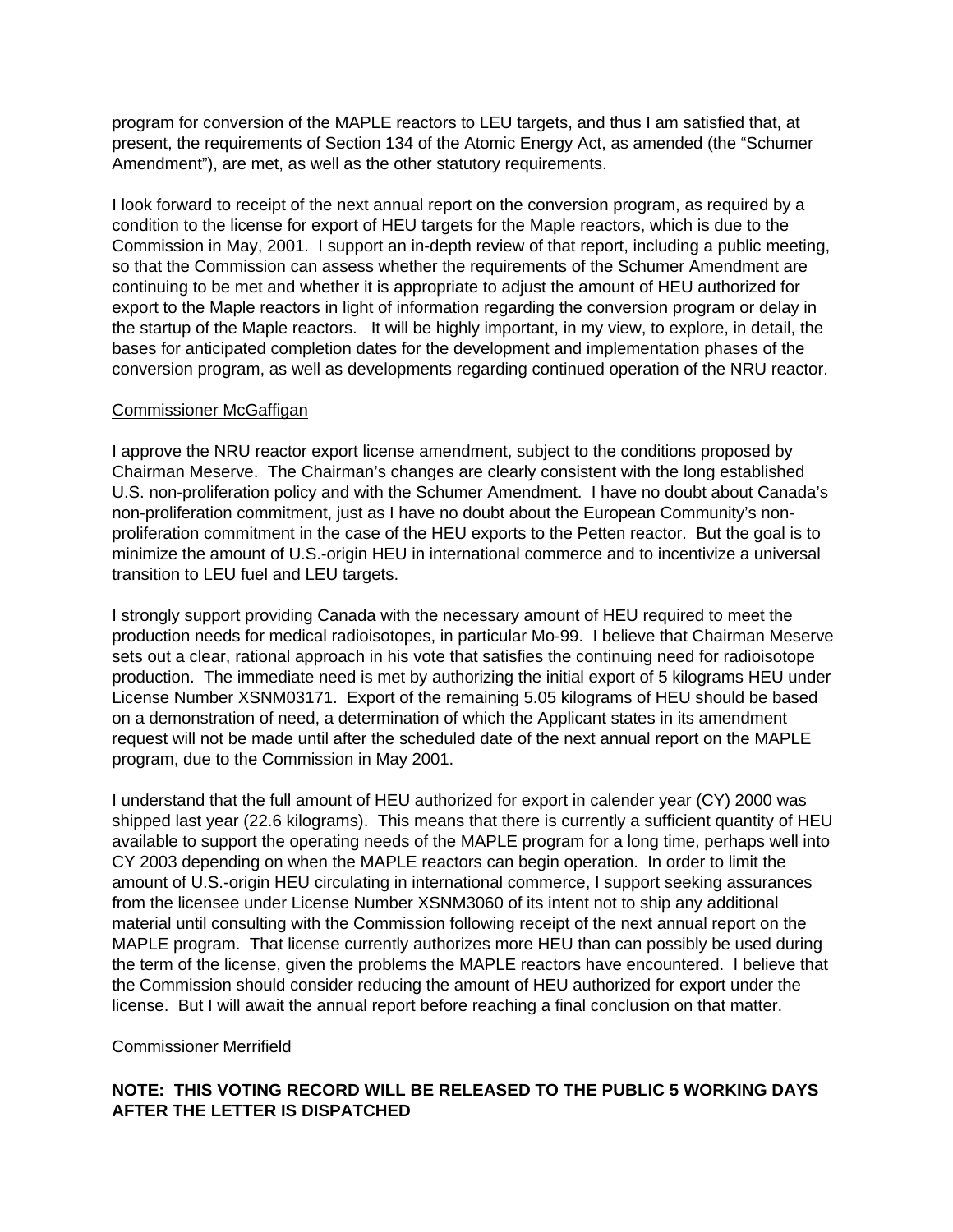The issue of approving exports of HEU to Canada has resulted in significant Commission attention and deliberation over the last two years to ensure that the exports are consistent with our nations non-proliferation policies. While I fully support efforts associated with nuclear non-proliferation goals and believe that reducing the amount of HEU available internationally is an important goal that the Commission must support, the Commission has an equally important duty to regulate responsibly. We cannot regulate responsibly if we ignore the realities that are associated with this amendment request.

The are several factors we must consider. First, this request is from our well respected neighbor Canada, which has a remarkable history of supporting and promoting non-proliferation policies world wide. Second, the Commission has interpreted the Schumer amendment to not require absolute certainty about the timing or feasibility of implementing LEU targets. Third, the Commission recognized that the Schumer Amendment quite reasonably permits the Commission to consider the costs involved and to not impose restrictions that would interrupt the critical supply of medical isotopes. See In the Matter of Transnuclear, Inc., CLI-99-20, 49 NRC 469, 478 (1999). At our previous Commission meetings, the Nuclear Control Institute (NCI) agreed with this interpretation and the need to ensure a predictable steady supply of medical isotopes to prevent patients in the United States and around the world from being denied essential medical treatment. Importantly, it was recognized that the more expensive the production costs for these isotopes, the more expensive the medical costs would ultimately be for these patients.

This is not to say that we cannot promote our non-proliferation policy of reducing the supply of HEU with respect to Canada. But we cannot do so without any regard for the practical implications of our decisions on the cost and supply of medical isotopes. In this case the record is clear that AECL is continuing to work on meeting LEU targets for the MAPLE reactors, has met with technical complications in bringing the MAPLE reactors on line, needs to continue using the NRU facilities for the production of medical isotopes, and that it will need the full allotment of 10 kilograms of HEU (shipped in 5 kg increments) to avoid interruption of supply of isotopes. AECL did say that if actual implementation of their plans for the Maple reactors is better than anticipated, then they will commit to one of two actions. If the metal had been exported but not yet converted into targets for the NRU reactor, they would have the material manufactured for use in the Maple Reactor. If the second shipment had not yet occurred and they were well ahead of schedule for the Maple reactors, then AECL would not have the material shipped. But the actual request by AECL is for 10 kg of HEU to meet their currently anticipated needs. I also note that the Department of State supports the export as requested and states their belief that the requirements of the Schumer Amendment are satisfied. After careful review of the circumstances of this case, I am satisfied, at present, that the requirements of Section 134 of the Atomic Energy Act, as amended (the "Schumer Amendment"), are met, as well as the other statutory requirements. Therefore, I approve the amendment. NCI has asked the Commission, quite reasonably I believe, to consider the delay in bringing the MAPLE reactors on line, and the extra shipment of HEU for the NRU, when reviewing the annual shipment of HEU for the MAPLE reactors. The argument goes, the longer the NRU is in production, the smaller the production needs will be from the MAPLE, and accordingly the amount of HEU needed by the MAPLE should be smaller. The Commission should commit to consider this issue in our next annual review of HEU shipments for the MAPLE reactors.